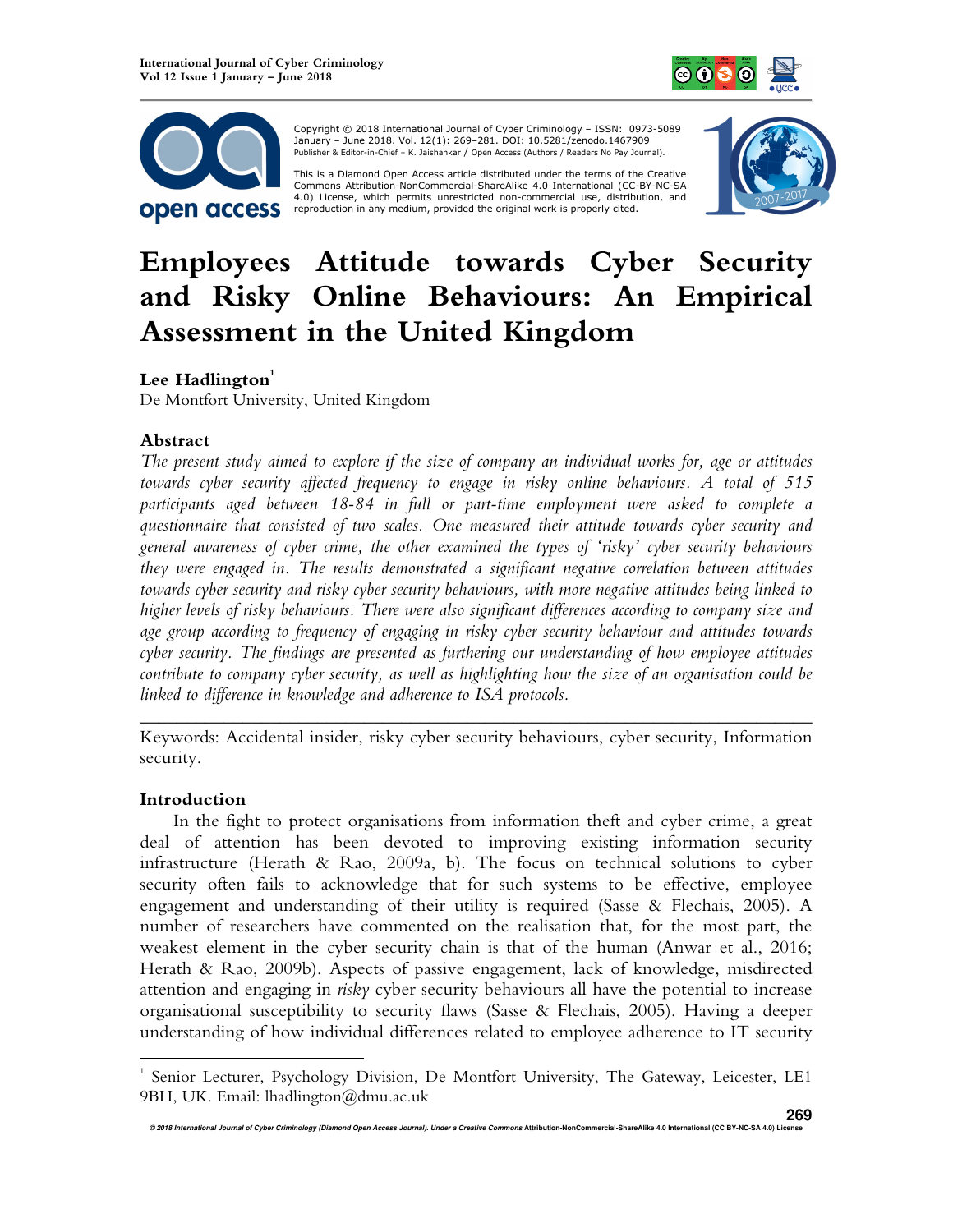protocols could hold the key to managing an effective cyber security posture within an organisation. In a similar context, exploring how organisational factors such as the size of the company for which the individual works could also provide another metric for isolating those companies that might have a higher risk of being victimized due to a breach in cyber security. The present study aims to explore if there are significant differences in employees engaging in risky cyber security behaviours based on their age, the size of the company, or the employee's attitudes towards cyber security and cyber crime.

## *Exploring the threat from within the Organisation*

Over the past decade there has been an increasing amount of attention directed towards exploring aspects of *insider threat*. The insider threat is typically defined as a current or former employee who has (or had) access to internal systems, and through this access they are able to conduct a variety of malicious activities (Claycomb, Huth, & Flynn, 2012). The threat from insider has been presented as a growing concern for the internal security of an organisation(Claycomb et al., 2012; Greitzer, Kangas, Noonan, & Dalton, 2010; Keeney, 2005; Probst, Hunker, Gollmann, & Bishop, 2010). The threat from the insider is multifaceted and relates in part to breaches in security, impact on the prestige of the company, and related financial loss (CPNI, 2013).

The focus for insider threat is often on incidents where aspects of intentionality or motive are central; therefore threats from unintentional actions are often overlooked. However other researchers have argued against the label of *insider threat* and adopted the more flexible term of *insiderness* (Bishop, Gollmann, Hunker, & Probst, 2008; Hunker & Probst, 2011). For example, Hunker and Probst (2011) presented a comparison of the actions for *accidental insiders* to those of a *real insider*, the latter being a category where individuals exhibit malicious intent in their exploits and advanced skills or expertise, including knowledge related to programming, IT infrastructure and company systems. At the opposite end of the continuum are the *accidental* or *unintentional* insiders. These are individuals who have limited knowledge of accepted security protocols, their actions are obvious, and they make no direct attempt to cover up their mistakes. It is the accidental insiders who present the focus for this current work, alongside an examination of how individual differences could make certain people more prone to lapses in cyber security. The CERT (2013) report presented a very detail definition of the unintentional insider threat (UIT), which is:

… a current or former employee, contractor, or business partner who has or had authorized access to an organization's network, system, or data and who, through action or inaction without malicious intent, causes harm or substantially increases the probability of future serious harm to the confidentiality, integrity, or availability of the organization's information or information systems. (CERT, 2013, p. ix)

This definition focuses directly on threat as a result of inaction or specific lack of knowledge and also highlights the lack intent to cause harm. The key components for the conceptualization of UIT are directly linked to human failure and limitations in human performance (CERT, 2013). These mistakes include those made though job-related time pressures, task difficulty, a lack of knowledge, and cognitive factors such as inattention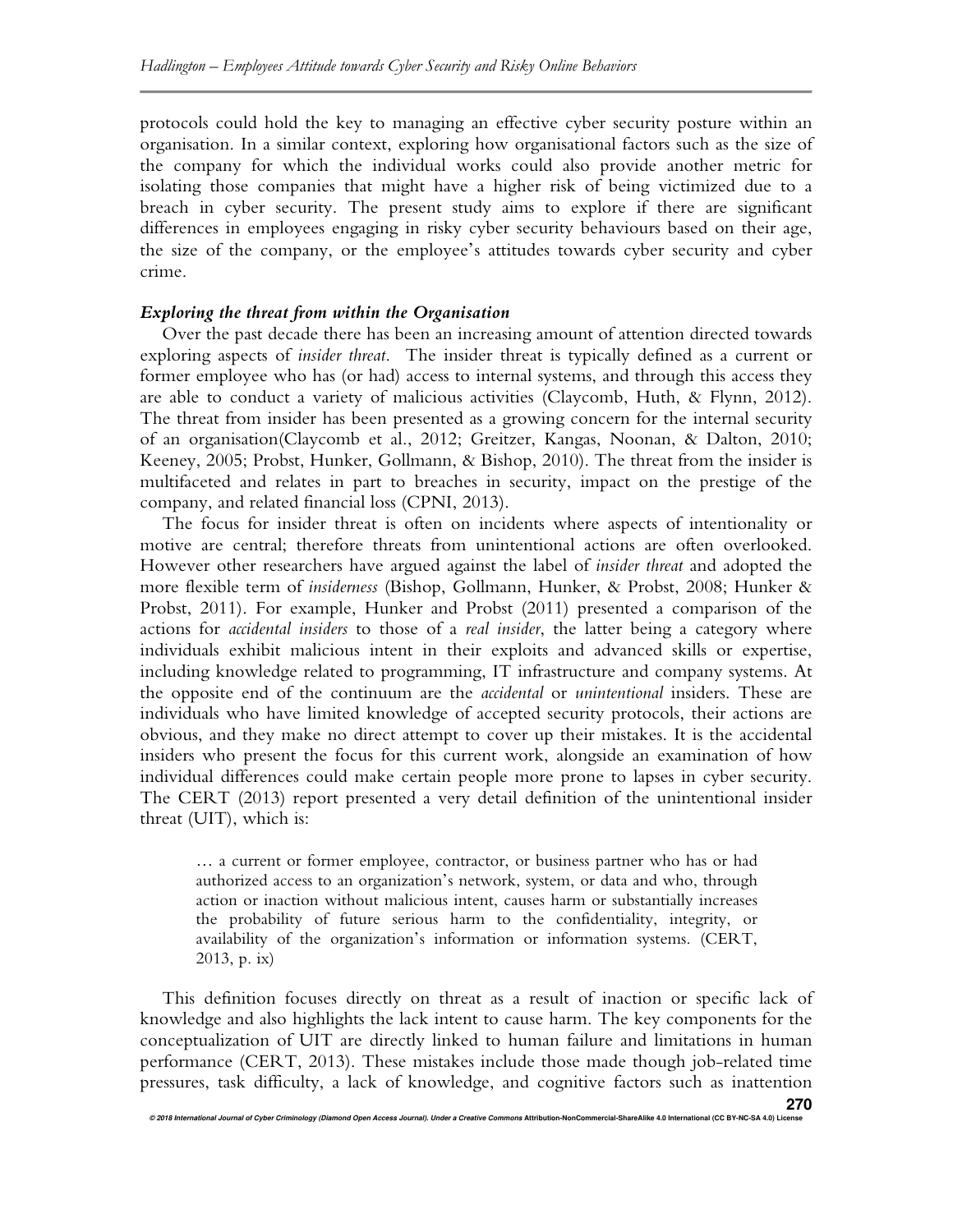

(CERT, 2013). Examples of UIT presented by CERT (2013) included accidental disclosure of sensitive information (either via website, email or fax); devolving of log-in details (password and username) either as a result social engineering or via malware/spyware; the improper disposal of physical records; the loss of information through the misplacement of smart-phones, USB drives, DVDs, CDs and hard drives. These random acts present a greater concern for organisations as they have no motive, no intent and no prior indicators upon which to act. Unfortunately, the end result is still the same, and the actions of the UIT can be as damaging as those perpetrated by the malicious attacker.

## *Examining Individual Differences in Cyber Security*

In the context of UIT, some researchers have explored information security behaviours alongside an examination of psychological constructs such as personality traits. Egelman and Peer (2015a; 2015b) presented the development of the Security Behaviours Intentions Scale (SeBIS), designed to explore an individual's adherence to computer security advice. Egelman and Peer (2015b) noted individuals scoring higher on measures of inquisitiveness were more likely to engage in better security practices. Good security practices were also linked to an assessment of the long-term impact for the individuals' current actions. Personality constructs such as impulsivity were negatively associated with adherent cyber security behaviours. Research from Egelman and Peer (2016b) suggested that those individuals who are quick to react or fail to think carefully about their decisions (such as responding quickly to a phishing email) are less engaged in good cyber security behaviours. Those individuals who demonstrated a capacity to engage proactively in decision-making also scored higher on the SeBIS showing that active cyber security is not associated with a reliance on others (Egelman and Peer, 2015b).

Previous work has also examined the link between age of individuals and their adherence to information security protocols. For example (McCormac et al., 2017) found that older adults (30-65+ years) had higher scores on a measure of information security awareness compared to younger adults (18-29 years). They also noted that such a relationship was linear in nature, with information security scores increasing with the age of the participant. Previous research by Sheng et al. (2010)had also noted that those individuals aged between 18-25 were more likely to fall for phishing attacks versus any other age group. According to these researchers this group tends to be more susceptible to phishing attacks as they have a lower level of education, have spent fewer years on the Internet and also have had less exposure to relevant training materials(Sheng et al., 2010). They also noted that this age group were less risk averse compared to the older participants in their study, a finding which also fits into previous research linking age to risky behaviours (Reyna & Farley, 2006).

However, the link between age and risky cyber security behaviours is still limited to just a handful of studies. In the context of the present study the concept of risky cyber security behaviours is viewed as any activity that places the individual and organisation at increased threat from malicious attacks (Hadlington, 2017; Hadlington & Parsons, 2017). Such activities can include sharing personal passwords, downloading copyrighted material from illegal websites and ignoring warnings to update apps and computer software. A further exploration of the way in which age impacts on both attitudes towards cyber security and engagement in risky behaviours could have clear practical uses, particularly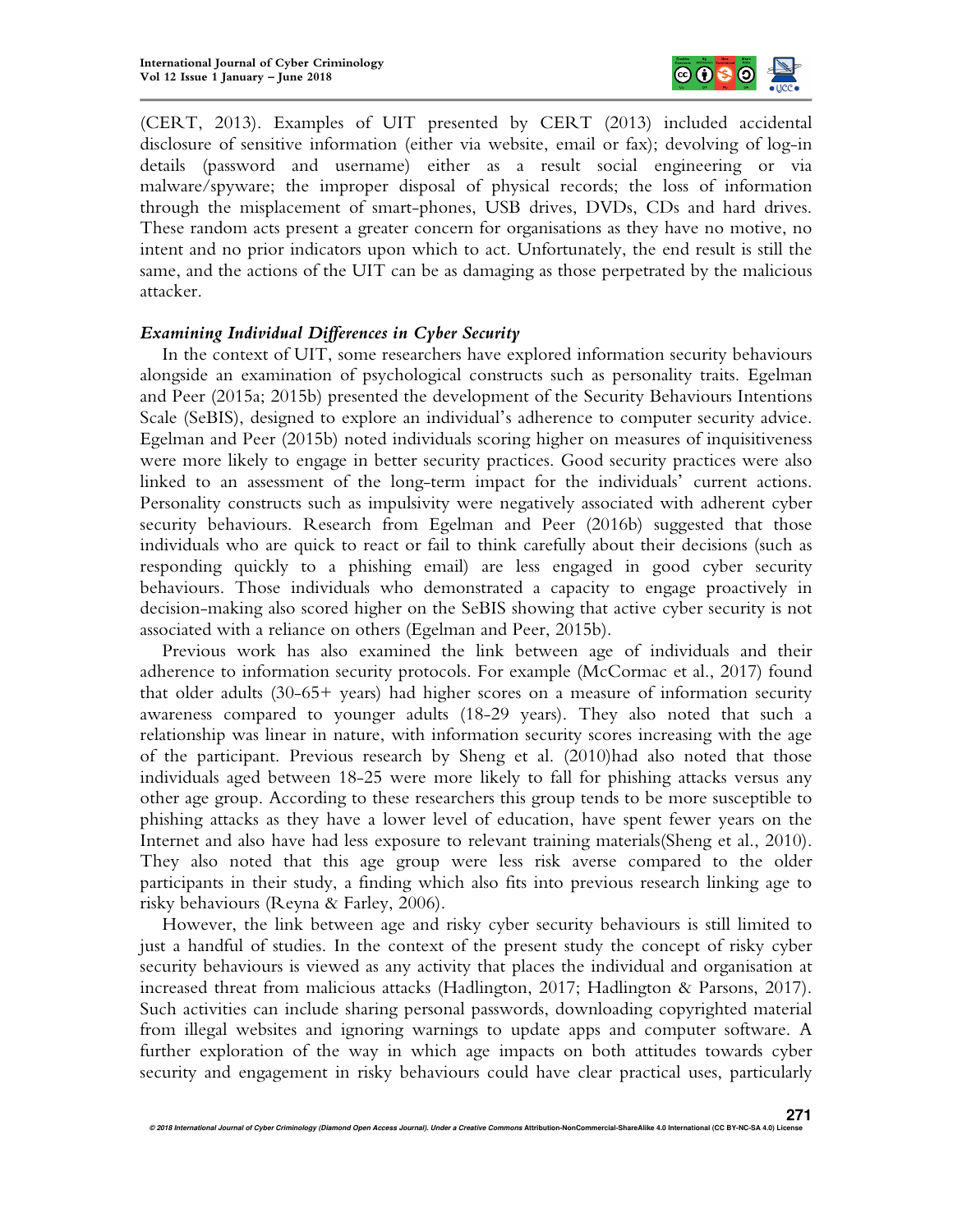when it comes to designing effective communication packages for cyber security awareness.

#### **Aims and Objectives of the Present Study**

The notion of UIT presents a potential starting point from which researchers, the police and security professionals can explore non-malicious threats within an organisation. There is still a limited amount of empirical research that directly examines how individual differences could serve to influence the potential for UIT, perhaps due to the belief that technical solutions can provide mitigation for such. The aim of the present study is to explore if the frequency of engaging in risky cyber security behaviours can be linked to organisational factors (size of organisation for which the individual works for), their age, and their attitudes towards cyber security. Previous work has noted that the size of an organisation can influence key aspects of cyber security, including aspects related to training and budgetary commitments (Briney & Prince, 2002; Osborn, 2015). Exploring the role company size has upon engagement in risky cyber security behaviours and employee attitudes towards cyber security could provide another important metric to help target awareness in a more proactive way. Therefore the aims of the present study are captured in the following hypotheses:

*H1: There will be a significant difference between age groups and company size based on respondent's attitudes towards cyber security.* 

*H2: There will be a significant difference between age groups and company size based on respondent's engagement in risky cyber security behaviours.* 

## **Method**

### *Participants*

Participants were recruited via an online questionnaire through Qualtrics Online Sampling between  $15^{\text{th}}-20^{\text{th}}$  October 2016, and were paid a small honorarium of £3 for their participation. In total 538 participants completed the survey, all of which were based in the U.K. Data from 23 respondents were deleted and excluded from further analyses due to incomplete or missing data.

The final dataset included 515 participants, comprising of 218 Males and 297 Females. For the sample of 515 participants, the participants had an age range of  $18 - 84$ , (18-24 = 17%, 25-34 = 30%, 35-44 = 3%, 45-54 = 24%, 55-64 = 24%, 65+ = 3%). For the purposes of the ANOVA analysis, two age groups with roughly equal numbers in each were created (18-34 and 35-64+) based on the findings from McCormac et al. (2017). All participants were in employed, with the majority of respondents (70%) being full-time, and the remainder (30%) being part-time. In terms of company size, 12% of respondents worked for organizations with less than 10 employees, 21% with 11-50 employees, 22% with 51-250 employees and 44% worked for companies with more than 250 employees.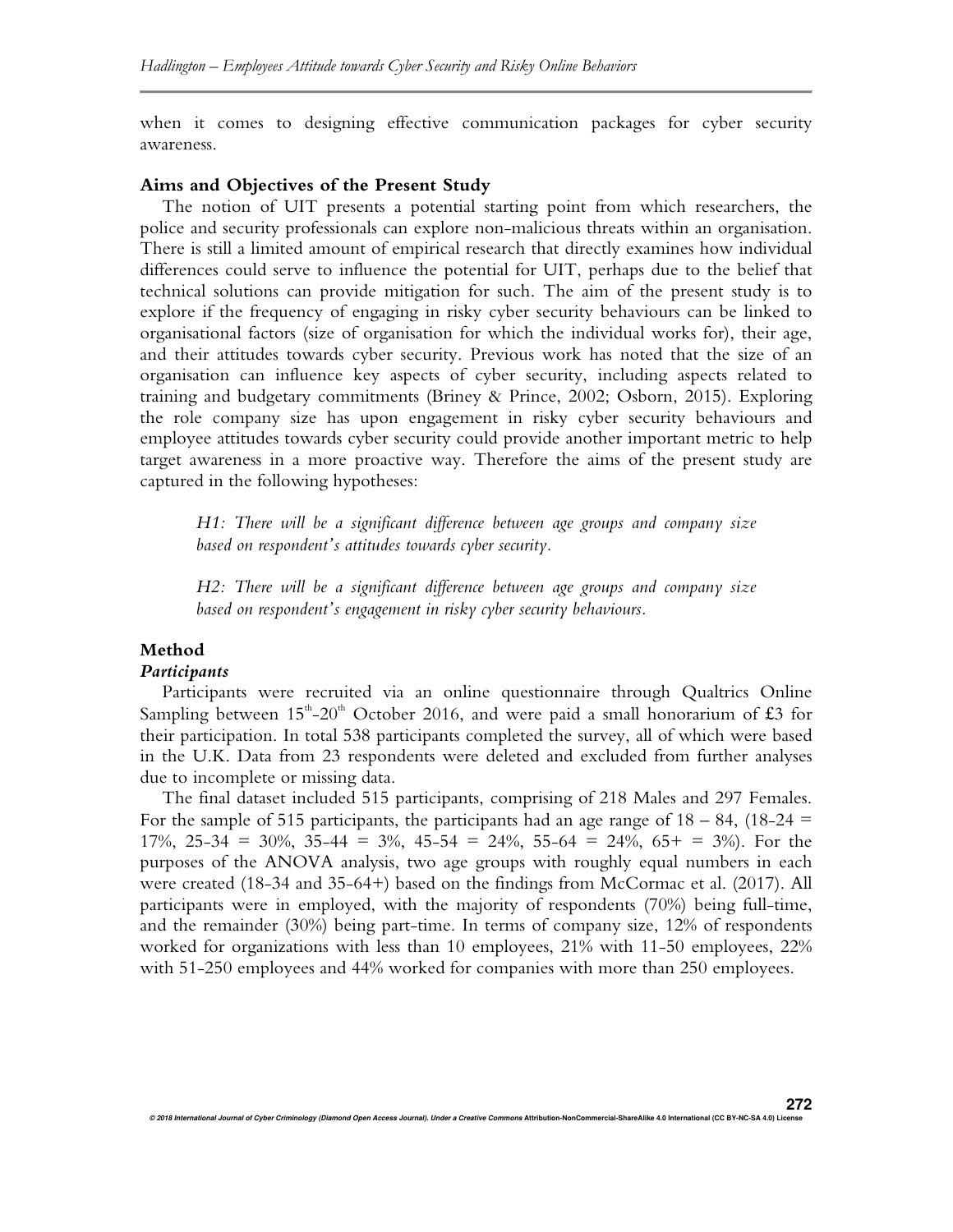

### *Measures*

## *a. Risky cyber security behaviours scale (RScB)*

Hadlington (2017) presented the development of a scale designed to explore key activities that could potentially lead to individuals being compromised as a consequence of poor cyber security practices. Participants are asked to rate on a 5-point Likert scale  $(0=Neve + 5 = Daily)$  how often they engaged in the specific behaviour during a onemonth period. Items included '*sharing passwords with friends and colleagues'* and '*Using the same password for multiple websites'*. A Cronbach's alpha of .823 was obtained for the full 20 item scale, indicating good internal reliability. Possible scores on the RScB can range from 0-100. Higher scores on the RScB were indicative of the individual engaging in more risky online behaviours.

## *b. Attitudes towards cyber security in business (ATC-IB)*

This scale examines attitudes related cyber security as well as examining how individual employees perceived the threats from cyber crime (Hadlington, 2017). Aspects included responsibility for cyber security in the organization, perceived effectiveness of the Police in dealing with cyber crime, signposting of relevant information, and engagement with cyber security awareness.

The scale consists of 25 items and includes questions such as *I don't have the right skills to be able to protect the organization from cyber crime* and *I do not feel that IT security is a priority within my organization*. The scale is scored using a 4-point Likert scale (1=Strongly Agree –  $4 =$  Strongly Disagree). A high score on the ATC-IB scale indicates positive engagement and awareness in cyber security; where as a lower score indicates poorer engagement and limited awareness. Scores on the ATC-IB can range from 25 – 100. A Cronbach's Alpha of .764 was achieved in the current study indicating good internal reliability.

## **Results**

Means and standard deviations for the RScB and ATC-IB as a function of age and company size are presented in Tables 1 and 2. The responses to the items from the ATC-IB are presented in Table 3.

| Variable     | M     | SD    | n   |
|--------------|-------|-------|-----|
| Age Group    |       |       |     |
| 18-34        | 28.55 | 15.99 | 242 |
| $35 - 64$    | 19.44 | 12.23 | 273 |
| Total        | 23.72 | 14.81 | 515 |
| Company Size |       |       |     |
| 10 or less   | 23.17 | 16.38 | 63  |
| $11 - 50$    | 25.61 | 14.96 | 110 |
| 51-250       | 27.07 | 17.97 | 115 |
| $250 +$      | 21.25 | 11.85 | 227 |
| Total        | 23.72 | 14.81 | 515 |

# **Table 1. Means and Standard Deviations for total scores on the Risky Cyber security Behaviours Scale (RScB) according to age and company size**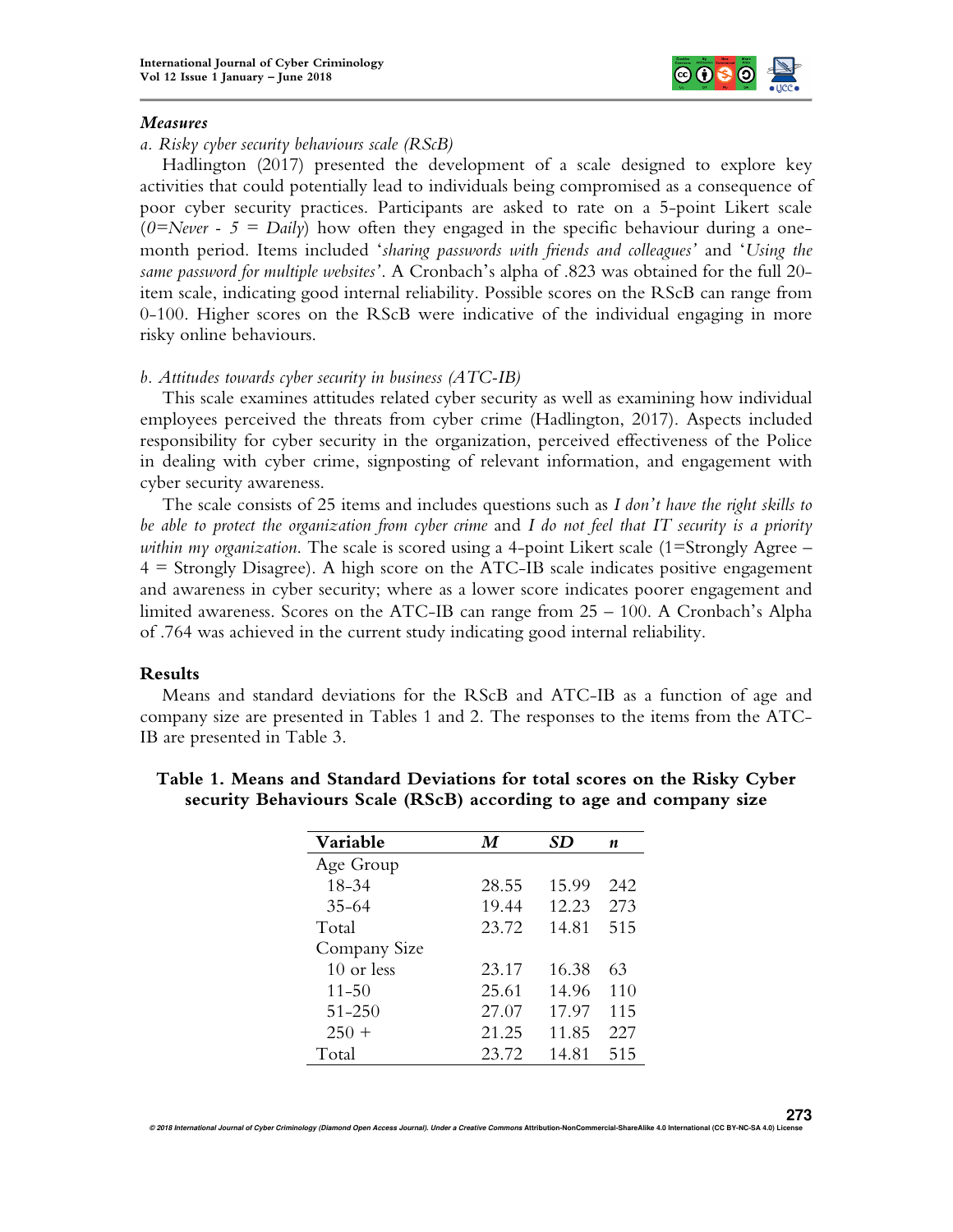| Variable     | М     | SD    | N   |
|--------------|-------|-------|-----|
| Age Group    |       |       |     |
| 18-34        | 58.55 | 7.30  | 242 |
| $35 - 64 +$  | 61.65 | 7.02  | 273 |
| Total        | 60.19 | 7.312 | 515 |
| Company Size |       |       |     |
| 10 or less   | 59.77 | 8.37  | 63  |
| $11 - 50$    | 59.04 | 6.20  | 110 |
| $51 - 250$   | 59.18 | 7.31  | 115 |
| $250 +$      | 61.38 | 7.37  | 227 |
| Total        | 60.19 | 7.31  | 515 |

**Table 2. Means and Standard Deviations for total scores in the Attitudes towards Cyber security in Business (ATC-IB) according to age and company size** 

| Table 3. Scale items from the ATC-IB <sup>2</sup> & responses $(\% )$ |  |  |  |  |
|-----------------------------------------------------------------------|--|--|--|--|
|-----------------------------------------------------------------------|--|--|--|--|

|                | Item                                                                                                           | Strongly | Agree | <b>Disagree</b> | Strongly        |
|----------------|----------------------------------------------------------------------------------------------------------------|----------|-------|-----------------|-----------------|
|                |                                                                                                                | Agree    |       |                 | <b>Disagree</b> |
| $\mathbf{1}$   | I think that management have the                                                                               | 53       | 44.5  | 1.7             | 0.8             |
|                | responsibility to ensure a company is                                                                          |          |       |                 |                 |
|                | protected from cyber crime                                                                                     |          |       |                 |                 |
| $2^{\star}$    | I am aware of my role in keeping the<br>company protected from potential cyber<br>criminals.                   | 2.5      | 10.7  | 54.0            | 32.8            |
| $\mathfrak{Z}$ | I believe everyone in the company has a<br>role to play in protecting against threats<br>from cyber criminals. | 42.9     | 50.5  | 5.2             | 1.4             |
| 4              | It is hard to know how I can help<br>protect the organisation from cyber<br>crime.                             | 8.5      | 50.1  | 35.9            | 5.4             |
| 5              | I don't have the right skills to be able to<br>protect the organisation from cyber<br>crime.                   | 9.7      | 46.2  | 38.6            | 5.4             |
| 6              | I do not feel that IT security is a priority<br>within my organisation.                                        | 5.4      | 28.9  | 43.5            | 22.1            |
| $\overline{7}$ | Computer systems provide<br>all<br>the<br>protection a company needs.                                          | 7.0      | 29.0  | 52.0            | 12.0            |
| 8              | I think that reporting cyber crime is a<br>waste of time.                                                      | 2.1      | 15.3  | 51.1            | 31.5            |
| 9              | The Police lack the capacity to deal with<br>cyber crime effectively.                                          | 10.1     | 53.6  | 32.4            | 3.9             |

 $2$  (from Hadlington, 2017)

 $\overline{a}$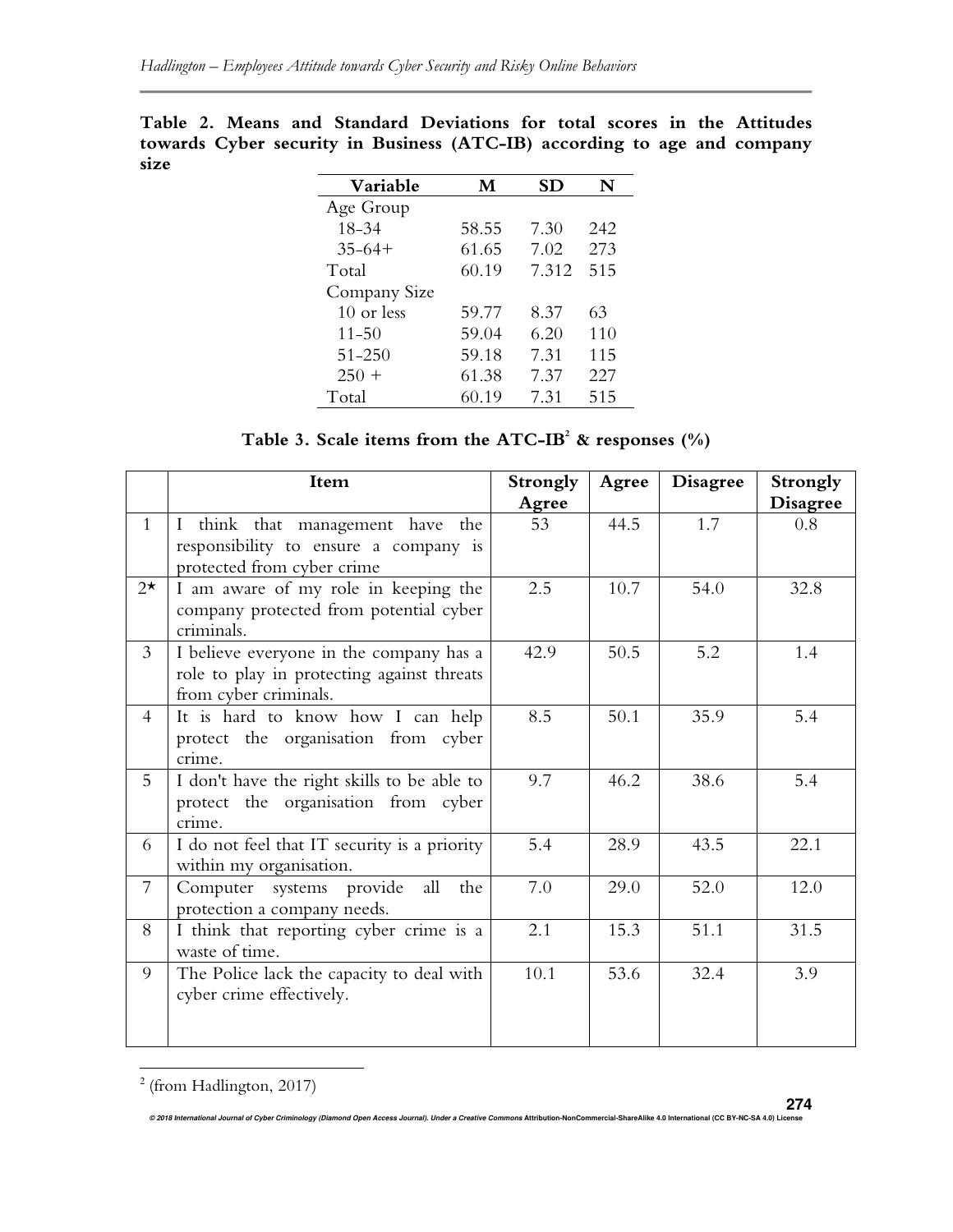

| $10\,$  | I believe that cyber criminals are more<br>advanced than the people who are | 18.6 | 60.2 | 19.8 | 1.4  |
|---------|-----------------------------------------------------------------------------|------|------|------|------|
|         | supposed to be protecting us.                                               |      |      |      |      |
| 11      | I think that information provided by the                                    | 4.9  | 31.1 | 56.9 | 7.2  |
|         | Government and Police on cyber crime                                        |      |      |      |      |
|         | is not relevant to businesses.                                              |      |      |      |      |
| 12      | I feel that the Police are far too busy to                                  | 13.0 | 53.0 | 30.7 | 3.3  |
|         | deal with cyber crime.                                                      |      |      |      |      |
| 13      | I worry that if I report a cyber attack to                                  | 5.0  | 29.7 | 54.2 | 11.1 |
|         | Police<br>it<br>might damage<br>the<br>the                                  |      |      |      |      |
|         | reputation of the company                                                   |      |      |      |      |
| 14      | I think more could be<br>done<br>to                                         | 1.6  | 12.8 | 70.1 | 15.5 |
| $\star$ | communicate the risks from cyber crime                                      |      |      |      |      |
|         | to individuals in the organisation.                                         |      |      |      |      |
| 15      | I am aware of the company's IT use                                          | 2.7  | 15.5 | 55.7 | 26.0 |
| $\star$ | policy and attempt to follow it.                                            |      |      |      |      |
| 16      | I would not know how to report a cyber                                      | 8.3  | 35.5 | 44.3 | 11.8 |
|         | attack if one happened.                                                     |      |      |      |      |
| 17      | I don't think that reporting a cyber                                        | 5.6  | 44.3 | 41.9 | 5.8  |
|         | the<br>attack<br>on<br>company<br>$\frac{1}{1}S$<br>my                      |      |      |      |      |
|         | responsibility.                                                             |      |      |      |      |
| 18      | I don't pay attention to company                                            | 2.9  | 21.9 | 56.1 | 19.0 |
|         | material about the threats from cyber                                       |      |      |      |      |
|         | crime.                                                                      |      |      |      |      |
| 19      | I am confident that I would be able to                                      | 6.4  | 43.5 | 44.3 | 5.8  |
| $\star$ | spot the signs of a cyber attack.                                           |      |      |      |      |
| 20      | I think the biggest threat for IT systems                                   | 5.6  | 44.3 | 41.9 | 8.2  |
| $\star$ | comes from people within the company.                                       |      |      |      |      |
| 21      | I feel that any individual within the                                       | 1.4  | 16.5 | 65.2 | 16.9 |
| $\star$ | company are at risk of manipulation                                         |      |      |      |      |
|         | from confidence tricksters.                                                 |      |      |      |      |
| 22      |                                                                             | 9.5  | 39.4 | 43.9 | 7.2  |
|         | I think that cyber criminals only target a                                  |      |      |      |      |
|         | company when there is a substantial                                         |      |      |      |      |
|         | financial gain.                                                             |      |      |      |      |
| 23      | I believe that only large companies are                                     | 4.3  | 19.8 | 60.6 | 15.3 |
|         | targeted by hackers and cyber criminals.                                    |      |      |      |      |
| 24      | I feel that only companies that take                                        | 7.4  | 25.3 | 52.4 | 14.8 |
|         | payments using online systems are at risk                                   |      |      |      |      |
|         | of being victims of cyber crime.                                            |      |      |      |      |
| 25      | I don't think I know who is responsible                                     | 6.6  | 42.3 | 40.2 | 10.9 |
|         | for protecting the company from cyber                                       |      |      |      |      |
|         | crime.                                                                      |      |      |      |      |

 $\star$  = indicates a reversed score item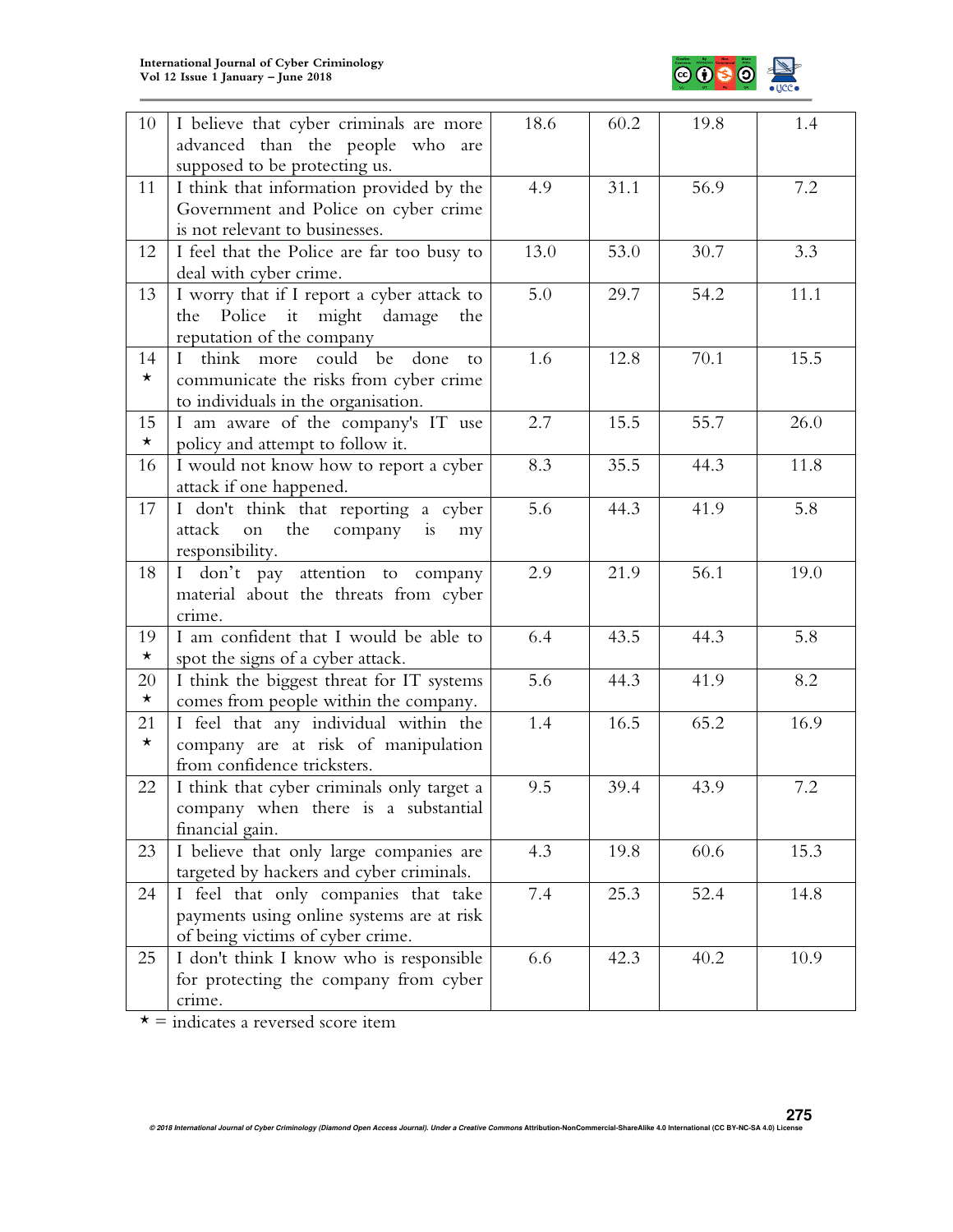A correlation revealed a significant negative correlation for total scores on the RCsB questionnaire and total scores on the ATC-IB ( $r = -.302$  (515),  $p = .000$ ), suggesting that a more positive attitude towards cyber security is linked to a decrease in the frequency with which they engage in risky cyber security behaviours. In the following section the scores for both the RScB and ATC-IB are reported in terms of age group differences and company size for which the individual is working.

#### *i. Age, Company size and Risky Cyber security Behaviours*

A one-way between subjects ANOVA revealed a significant difference between age groups and scores on the RScB *F* (1, 513) = 53.392,  $p = 000$ ,  $\eta_{p}^{2}$  .094, indicating a medium effect size. A further between subjects ANOVA revealed a significant main effect for company size and scores on the RScB, F (3, 511) = 4.790,  $p$ > .005,  $\eta_p^2$ .027 indicating a small effect size. Further post hoc comparisons revealed significant differences between those employed by companies over 250 employees and those with between 51-250 employees (*p*> .005).

## *ii. Age, Company Size and Attitude towards Cyber security*

A between subjects ANOVA revealed a significant difference between age groups and scores on the attitudes towards cyber security in business scale *F*  $(1, 513) = 24.134$ ,  $p =$ 000,  $\eta_p^2 = 0.045$ , indicating a medium effect size.

A further between-subjects ANOVA revealed a significant main effect for company size on attitudes towards cyber security,  $F(3, 511) = 3.783$ ,  $p= 0.11$ ,  $\eta_p^2 = 0.022$ , indicative of a medium effect size. A post hoc comparison showed a significant difference between overall scores on the attitude scale for employees in companies over  $250 +$  and  $51-250$ (*p*= 0.50) and for 250+ and 11-50 employees (*p* = .033).

#### **Discussion**

The present study aimed to provide empirical evidence examining how aspects of age, individual differences in attitudes towards cyber security, and company size impact on the cyber security posture of an organisation. The results supported the hypotheses for the study, as there were significant differences according to both age and company size in relation to the frequency with which individuals engaged in risky cyber security behaviours.

#### *1. Attitudes towards Cyber security*

One of the fundamental findings from exploring the attitudes of employees is the apparent sense of devolved responsibility they have in terms of their cyber security responsibilities within an organisation. This would potentially align with suggestions from Tischer et al. (2016) that individuals are devolving a responsibility for their cyber security to technical interventions and senior management. The attitude appears to be that once they are in their place of employment they no longer see cyber security as their primary concern. This would also fit into a risk compensation framework, where an individual who believes they are protected by technical interventions provided by their host organisation may in turn engage in more risky cyber security behaviours (Hadlington & Parsons, 2017).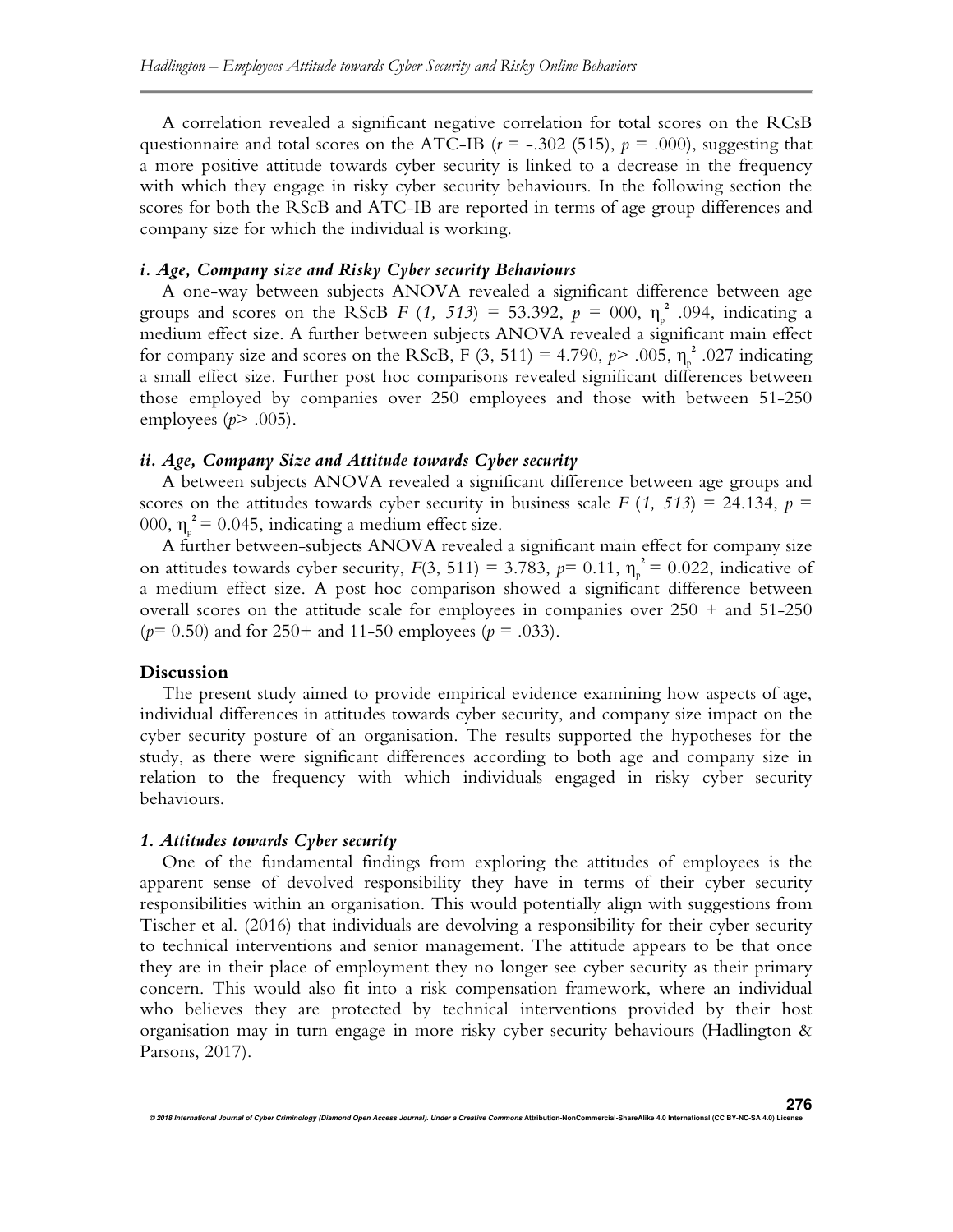

Many participants expressed a lack of knowledge or skill related to being able to deal with cyber security incidents. Fifty-eight per cent of those questioned claimed that they did not to know how to protect the company from cyber crime. An additional 55% reported that they thought they did not have the skills necessary to fulfil this responsibility (see Table 3). This may reflect a belief that specialist knowledge or skills such as programming proficiency or digital forensics are needed to be able to actively engage in cyber security. As a future piece of research, it would be useful to examine this aspect further and identify what specific skills employees believe they need in order to be engaged in this role.

Issues related to a lack of attention to information and awareness related to key risks is also highlighted, where 84% of respondents appeared to feel that there is already enough information about communicating the key risks from cyber crime. It could be that individuals face an inordinate amount of material related to potential risks that could be leading to less attention being paid to them. This is in part evidenced by an additional 25% of respondents who admitted to regularly ignoring information from employers communicating current threats and how to prevent them. It would again be useful to explore the reasons why individuals choose to ignore such information in future research. As noted by Egelman and Peer (2015), end users are often presented with messages about cyber security that are both inconclusive and inconsistent, so ignoring these messages could be a more effective use of their time. Indeed, Egelman, Cranor, and Hong (2008) had shown that where less-frequent high-risk warnings appeared in a similar way to frequent low-risk security warning, this had the effect of leading end users to actively ignore both.

A high percentage of those who responded viewed the police to be ineffectual when it comes to dealing with cyber crime. Overall, 80% of respondents believed that cyber criminals were more advanced than those who were preventing the attacks. When exploring their capacity to deal with cyber crime effectively, 66% viewed the police as having clear limitations. Contrary to this, only 17% of respondents saw reporting cyber crime as a waste of time; however, there is no additional data to explore if participants knew exactly where to report such events. These finding are problematic from a number of perspectives. If individuals believe that the police are ill equipped to deal with cyber crime, they may in turn believe reporting such incidents to be ineffectual and pointless. Further research should explore the potential reasons as to why individuals hold such attitudes, as such beliefs could have a clear impact on the potential for the under reporting of cyber crime.

## *2. Age groups, Risky Cyber security Behaviours and Attitudes towards Cyber security*

The difference in attitudes towards cyber security according to age groups is an interesting result, with individuals in the higher age bracket demonstrating a more positive attitude towards cyber security. A potential reason for this could be linked to the personality trait of conscientiousness, associated with the propensity to follow rules and norms that are set by society (Jackson et al., 2009). The trait is also linked to planning, delay in gratification, and the ability to control impulses, and has been shown to increase with age (Jackson et al., 2009). It could be that those individuals in the higher age bracket are more conscientious and see engaging in good cyber security practices as being an essential part of their working life. Previous research exploring information security awareness has also noted that conscientiousness significantly explained variance in ISA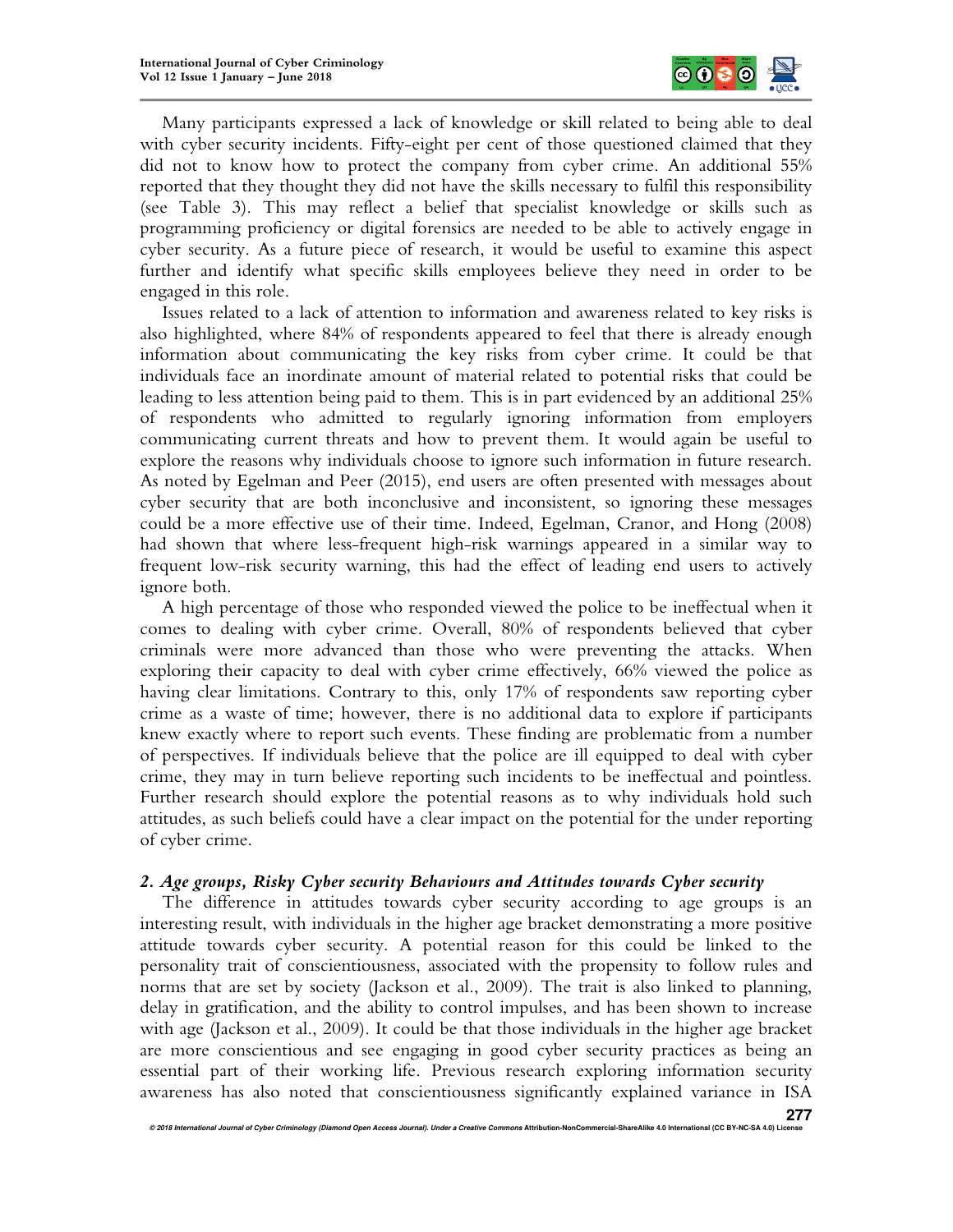(McCormac et al., 2016). In the absence of the actual differences in conscientiousness according to age groups, this suggestion is presented as conjecture, but provides the basis for potential further research in this area.

The frequency with which individuals engaged in risky cyber security behaviours also presented a similar age divide, with those in the younger age group engaging in more frequent risky activities. (McCormac et al., 2017) previously noted a linear relationship between age and information security awareness, with better awareness coming with older age. There are a variety of potential reasons for such a trend, a key one being related to aspects of risk aversion. Previous work has found that younger people are less risk adverse, making them prone to engage in more risk taking behaviours (Reyna & Farley, 2006). However, such a suggestion is problematic in light of the findings from McCormac et al. (2017) who found a significant relationship between age and information security awareness even when risk-taking propensity was controlled for. This suggests that another factor outside of age differences in risk taking influences engagement in information security awareness, potentially also linked to difference in personality traits such as conscientiousness.

# *3. Company Size, Risky Cyber security Behaviours and Attitudes towards Cyber security*

Significant differences for risky cyber security behaviours and attitudes towards cyber security in relation to the size of the company for which the individual was working were also noted. It is interesting to note that those working with companies with 250 or more employees had the highest level of engagement in risky cyber security behaviours. Again, without engaging in further research the reasons for such a difference remain unclear. On the one hand it may be that larger organizations have better communication systems or effective cyber security measures due to larger budgets. Risky behaviours demonstrate a similar pattern, but in this instance there appears to be a level at which risky behaviour plateaus in the 51-250 sized company category, and then drops sharply in organizations over 250. Individuals employed by larger organizations may be made more aware of the risks of engaging in dubious cyber security practices, which again links to potential differences in budget and organizational polices. As this information was not collected in the context of the present study, it would be good to establish this link in further empirical work in this area.

#### **Conclusion**

The findings from the present study serve to highlight interplay between cyber security attitudes and behaviours of employees. In terms of risky cyber security behaviours, the majority of employees questioned still engaged in some form of activity that in turn increased the likelihood of a breach in cyber security. Behaviours such as the use of the same password for multiple websites, sharing passwords with colleagues, and clicking on links in emails are all active parts of most information security policies, but are still evident in this sample. Aspects such as lack of skills, knowledge and awareness were seen as the key barriers for individuals engaging in active cyber security, presenting a pathway for further research in this area.

The research and the tools presented within this study are intended to be used further in a practical manner and should be viewed as being reactive, not only in terms of the development of new technologies but also additional policies in the context of cyber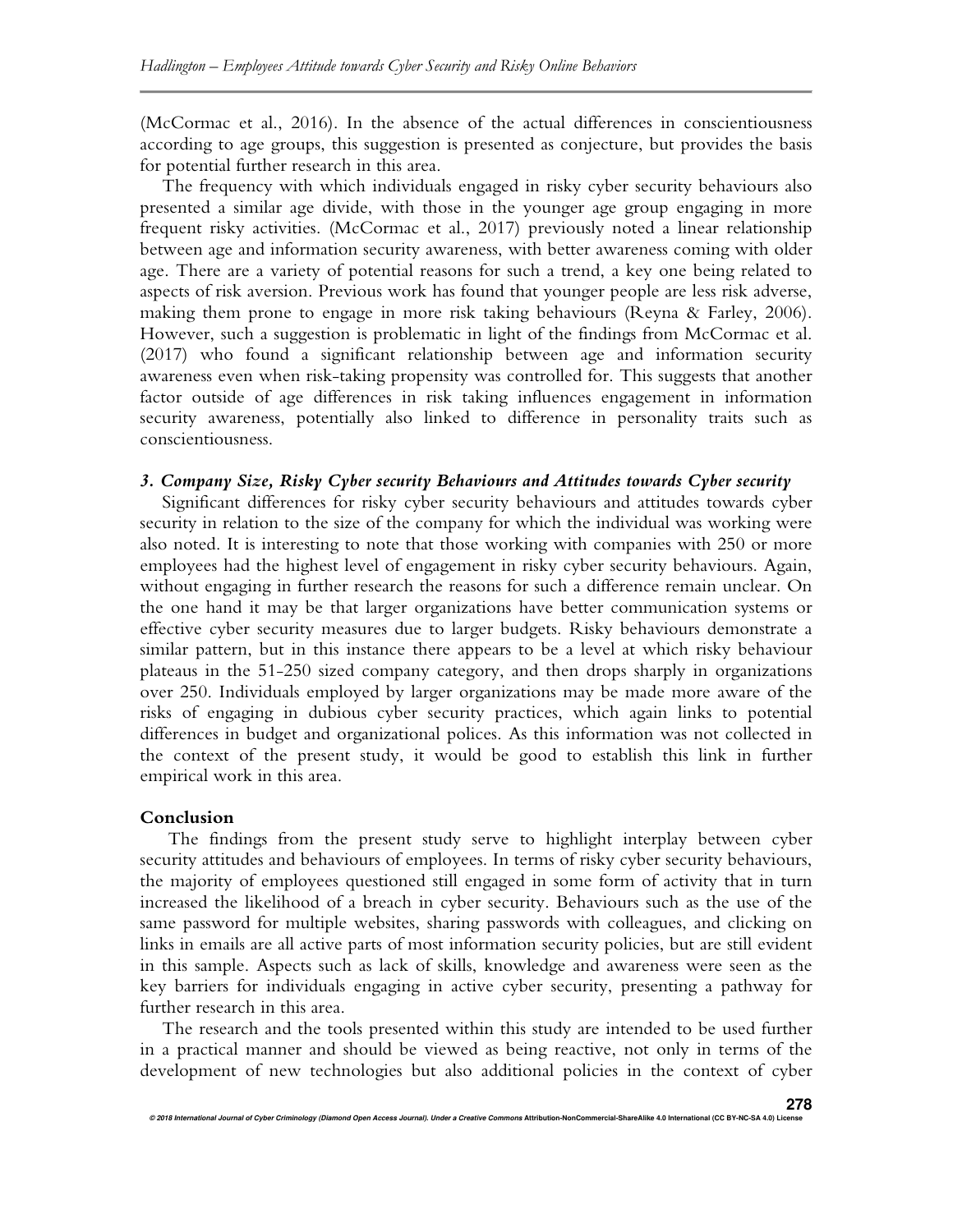

security. The study found evidence that businesses and/or the public are unsure about how to report a cyber crime event, so an increase in education and awareness of the process would enhance the ease of reporting. Although Action Fraud and the National Fraud Intelligence Bureau (NFIB) were not mentioned specifically in the survey, the results highlighted an apparent lack of knowledge as to how the police take reports of cyber crime and how it is dealt with. There might be a case for ensuring that all customerfacing officers and staff can recognize a case of cyber crime when it is reported to them, and that they too, can signpost the customer to the reporting facilities (e.g. Action Fraud) with ease. As 58% of those who completed the survey were unaware of prevention or protection measures against cyber crime, the Fraud Defence  $\mathrm{Test}^3$  might prove a valuable place to start.

# *Limitations to the present research*

The research presented here is not without its limitations. The scales presented rely heavily on self-reported data from participants about their activities over a period of one month. It may be that the individual is presenting an ideal representation of their cyber security behaviour rather than their actual behaviours, perhaps in part due to suspicion that their employers might use such information (Hadlington & Parsons, 2017).

The two scales presented here also need further testing with a wider and more varied group of participants. Only through further use of the scales in wider and more varied populations, as well as continued assessment of their validity and reliability activities, can their usability in the context of practical research situations be established. The comparison of the risky cyber security behaviours questionnaire to existing scales such as the SeBIS and correlated personality factors would also be another step in the research process, as well as exploring other potential individual differences (e.g. altruism, work identity, work locus of control).

## **Acknowledgements**

*This work was funded as part of the East Midlands Police Academic Collaboration (EMPAC) project under HEFCE fund JO4.* This paper is the second half of a dataset, with the first part being previously published in: Hadlington, L. (2017). Human factors in cyber security; examining the link between Internet addiction, impulsivity, attitudes towards cyber security, and risky cyber security behaviours. *Heliyon*,  $3(7)$ , e00346. doi: 10.1016/j.heliyon.2017.e00346.

# **References**

 $\overline{a}$ 

- Anwar, M., He, W., Ash, I., Yuan, X., Li, L., and Xu, L. (2016). Gender difference and employees' cyber security behaviors. *Computers in Human Behavior*, *69*, 437–443. doi: 10.1016/j.chb.2016.12.040.
- Bishop, M., Gollmann, D., Hunker, J., and Probst, C. W. (2008). Countering insider threats. In *Dagstuhl Seminar Proceedings 08302* (pp. 1–18). Retrieved from http://vesta.informatik.rwth-

aachen.de/opus/volltexte/2008/1793/pdf/08302.SWM.1793.pdf.

Briney, A., & Prince, F. (2002). Does Size Matter ? The Size of your organisation may be

<sup>&</sup>lt;sup>3</sup> (Action Fraud website, http://www.actionfraud.police.uk/news/take-the-fraud-defence-testand-protect-yourself-jan17)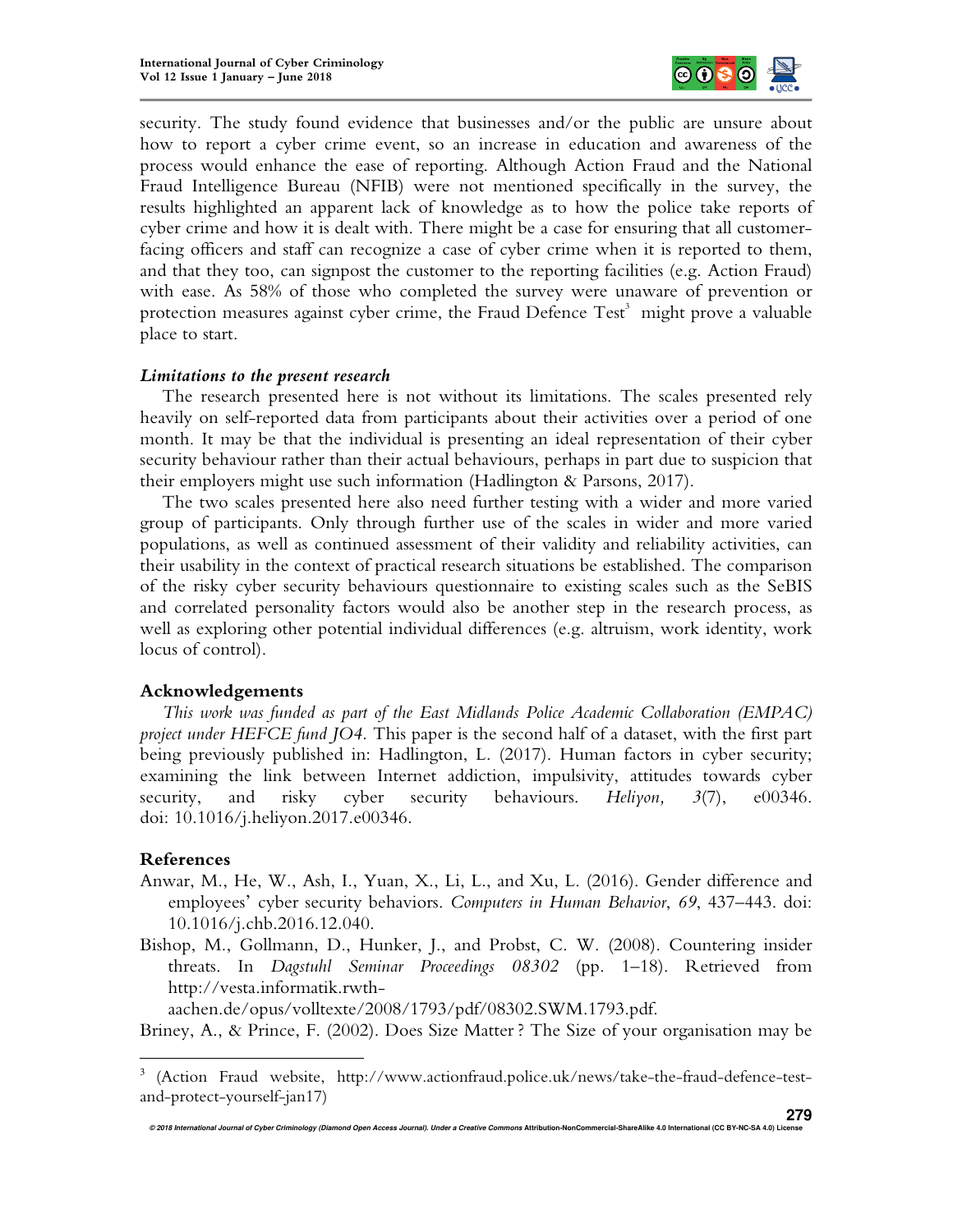the single biggest barometer of IT security's effectiveness. *ISM Survey*, (September).

Claycomb, W., Huth, C., & Flynn, L. (2012). Chronological examination of insider threat sabotage: preliminary observations. *Journal of Wireless Mobile Networks, Ubiquitous Computing, and Dependable Applications*, *3*(4), 4–20. Retrieved from http://isyou.info/jowua/papers/jowua-v3n4-1.pdf.

CPNI. (2013). *CPNI Insider Data Collection Study: Report of Main Findings*. London.

- Egelman, S., Cranor, L. F., & Hong, J. (2008). You've Been Warned: An Empirical Study of the Effectiveness of Web Browser Phishing Warnings. *Proceeding of the Twenty-Sixth Annual CHI Conference on Human Factors in Computing Systems - CHI '08*, 1065. doi: 10.1145/1357054.1357219.
- Egelman, S., and Peer, E. (2015a). Predicting Privacy and Security Attitudes. *Computers and Society: The Newletter of ACM SIGCAS*, *45*(1), 22–28. doi: 10.1145/2738210.2738215.
- Egelman, S., & Peer, E. (2015b). Scaling the Security Wall: Developing a Security Behavior Intentions Scale (SeBIS). *Proceedings of the ACM CHI'15 Conference on Human Factors in Computing Systems*, *1*, 2873–2882. https://doi.org/10.1145/2702123.2702249.
- Greitzer, F., Kangas, L., Noonan, C., & Dalton, A. (2010). *Identifying at-risk employees: A behavioral model for predicting potential insider threats*. Retrieved from http://www.pnl.gov/main/publications/external/technical\_reports/PNNL-19665.pdf.
- Hadlington, L. (2017). Human factors in cyber security; examining the link between Internet addiction, impulsivity, attitudes towards cyber security, and risky cyber security behaviours. *Heliyon*, *3*(7), e00346. doi: 10.1016/j.heliyon.2017.e00346.
- Hadlington, L., & Parsons, K. (2017). Can Cyberloafing and Internet Addiction Affect Organizational Information Security? *Cyberpsychology, Behavior, and Social Networking*, *20*(9), cyber.2017.0239. doi: 0.1089/cyber.2017.0239.
- Herath, T., & Rao, H. (2009a). Encouraging information security behaviors in organizations: Role of penalties, pressures and perceived effectiveness. *Decision Support Systems*, *47*(2), 154–165. doi: 10.1016/j.dss.2009.02.005.
- Herath, T., & Rao, H. (2009b). Protection Motivation and Deterrence: a Framework for Security Policy Compliance in Organisations. *European Journal of Information Systems*, *18*(2), 106–125. doi: 10.1057/ejis.2009.6.
- Hunker, J., & Probst, C. (2011). Insiders and insider threats—an overview of definitions and mitigation techniques. *Journal of Wireless Mobile Networks, Ubiquitous Computing, and Dependable Applications*, *2*(1), 4–27. Retrieved from http://isyou.info/jowua/papers/jowua-v2n1-1.pdf.
- Jackson, J. ., Walton, K., Harms, P. D., Bogg, T., Wood, D., Lodi-Smith, J., Roberts, B. W. (2009). Not all Conscientiousness Scales Change Alike: A Multimethod, Multisample Study of Age Differences in the Facets of Conscientiousness. *Journal of Personality and Social Psychology*, *96*(52), 446–459. doi: 10.1038/jid.2014.371.
- Keeney, M. (2005). Insider threat study: Computer system sabotage in critical infrastructure sectors, (May). Retrieved from http://scholar.google.com/scholar?hl=en&btnG=Search&q=intitle:Insider+Threat+St udy+:+Computer+System+Sabotage+in+Critical+Infrastructure+Sectors#0.
- **© 2018 International Journal of Cyber Criminology (Diamond Open Access Journal). Under a Creative Commons Attribution-NonCommercial-ShareAlike 4.0 International (CC BY-NC-SA 4.0) License 280** McCormac, A., Zwaans, T., Parsons, K., Calic, D., Butavicius, M., & Pattinson, M.